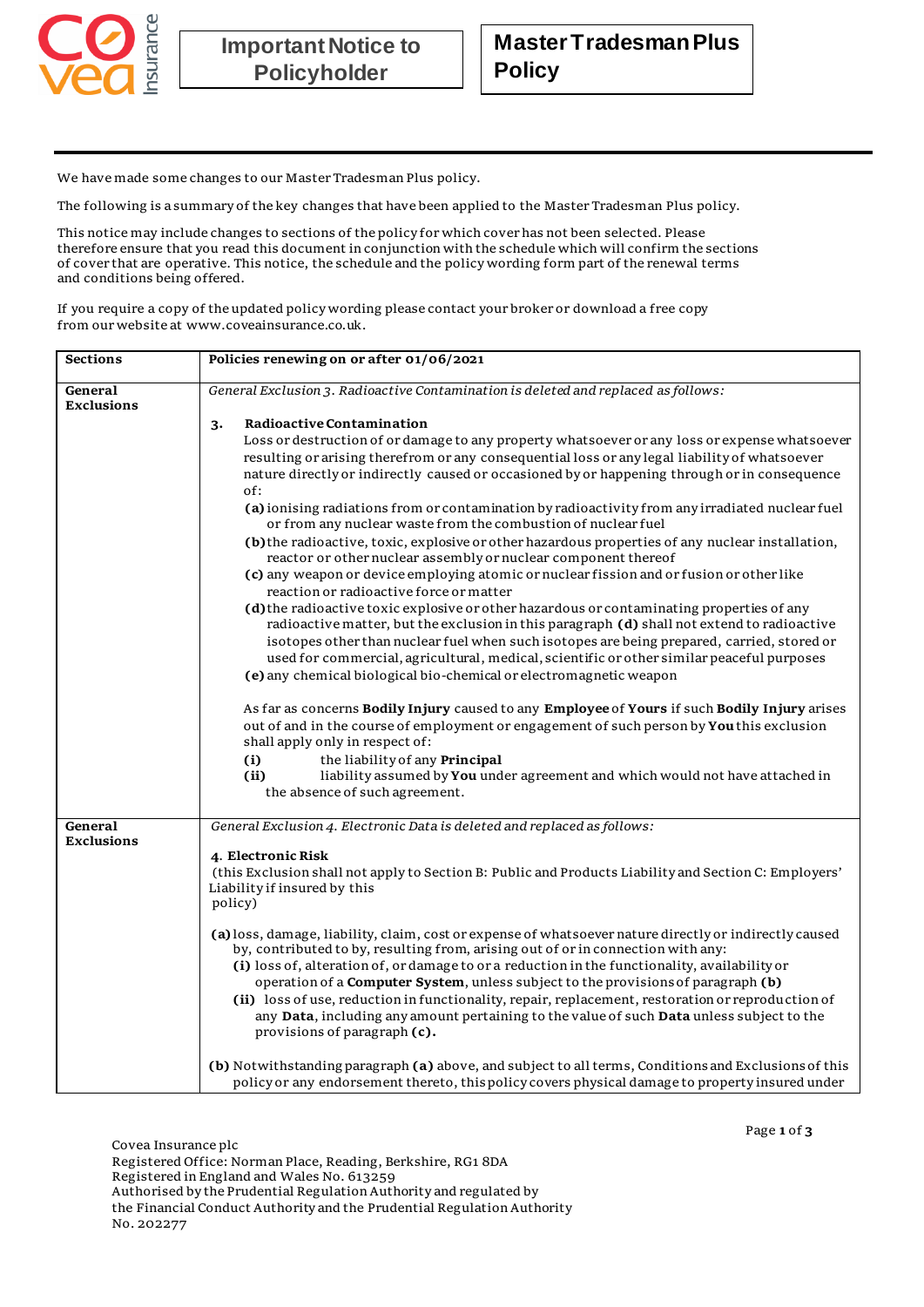

## **Important Notice to Policyholder**

## **Master Tradesman Plus Policy**

|                   | this policy and any consequential loss directly resulting therefrom where such physical damage is<br>directly occasioned by any of the Defined Perils as described below.                                                                                                                                                                                                                                                                                                                                                                                                                                                                                                                                                                                                                                                                 |
|-------------------|-------------------------------------------------------------------------------------------------------------------------------------------------------------------------------------------------------------------------------------------------------------------------------------------------------------------------------------------------------------------------------------------------------------------------------------------------------------------------------------------------------------------------------------------------------------------------------------------------------------------------------------------------------------------------------------------------------------------------------------------------------------------------------------------------------------------------------------------|
|                   | (c) Notwithstanding sub paragraph (a) (ii) above, in the event that hardware or the Data storage<br>device of a Computer System insured under this policy sustains physical damage caused by a<br>Defined Peril which results in damage to or loss of Data stored on that hardware or the Data<br>storage device, then the damage to or loss of such Data shall be recoverable hereunder and the<br>basis of valuation for the recovery of the damaged or lost Data shall only be the costs of<br>reproducing Data if such costs are indemnified under this policy. Such costs shall include all<br>reasonable and necessary expenses incurred in recreating, gathering or assembling such Data, but<br>does not include the value of the Data to You or any other party even if such Data cannot be<br>recreated, gathered or assembled. |
|                   | For the purposes of this Exclusion the following Definitions apply:                                                                                                                                                                                                                                                                                                                                                                                                                                                                                                                                                                                                                                                                                                                                                                       |
|                   | Computer System means any computer, hardware, software, communications system, electronic<br>device (including, but not limited to, smart phone, laptop, tablet, wearable device), server, cloud or<br>microcontroller including any similar system or any configuration of the aforementioned and<br>including any associated input, output, data storage device, networking equipment or back up<br>facility.                                                                                                                                                                                                                                                                                                                                                                                                                           |
|                   | Data means information, facts, concepts, code or any other information of any kind that is recorded<br>or transmitted in a form to be used, accessed, processed, transmitted or stored by a Computer<br>System.                                                                                                                                                                                                                                                                                                                                                                                                                                                                                                                                                                                                                           |
| General           | Defined Peril means fire, lightning, explosion, aircraft or vehicle impact, falling objects, windstorm,<br>hail, tornado, cyclone, hurricane, earthquake, volcano, tsunami, flood, freeze or weight of snow.<br>The following Communicable Disease Exclusion is added to the General Exclusions.                                                                                                                                                                                                                                                                                                                                                                                                                                                                                                                                          |
| <b>Exclusions</b> |                                                                                                                                                                                                                                                                                                                                                                                                                                                                                                                                                                                                                                                                                                                                                                                                                                           |
|                   | 5. Communicable Disease<br>(this Exclusion shall not apply to Section B: Public and Products Liability and Section C: Employers'<br>Liability if insured by this policy)                                                                                                                                                                                                                                                                                                                                                                                                                                                                                                                                                                                                                                                                  |
|                   | any loss, damage, liability, claim, cost or expense of whatsoever nature, directly or indirectly<br>(a)<br>caused by, contributed to by, resulting from, arising out of, or in connection with:<br>(i) a Communicable Disease; or                                                                                                                                                                                                                                                                                                                                                                                                                                                                                                                                                                                                         |
|                   | (ii)<br>the fear or threat (whether actual or perceived) of a Communicable Disease<br>regardless of any other cause or event contributing concurrently or in any other sequence thereto.                                                                                                                                                                                                                                                                                                                                                                                                                                                                                                                                                                                                                                                  |
|                   | The above exclusion includes, without limitation to the scope of the foregoing:<br>1. any cost to clean up, detoxify, remove, monitor or test:                                                                                                                                                                                                                                                                                                                                                                                                                                                                                                                                                                                                                                                                                            |
|                   | (a) for a Communicable Disease; or                                                                                                                                                                                                                                                                                                                                                                                                                                                                                                                                                                                                                                                                                                                                                                                                        |
|                   | (b) any property insured hereunder that is affected by such Communicable Disease,<br>and                                                                                                                                                                                                                                                                                                                                                                                                                                                                                                                                                                                                                                                                                                                                                  |
|                   | 2. any measures taken by any governmental, public or other authority or any other person for<br>the prevention, suppression, mitigation, cleaning or removal of any <b>Communicable Disease</b> .                                                                                                                                                                                                                                                                                                                                                                                                                                                                                                                                                                                                                                         |
|                   | (b) However, paragraph (a) shall not apply to physical loss or destruction of, or physical damage<br>to, property and any resulting consequential loss, to the extent that You establish that such<br>physical loss, destruction or damage was directly caused by:<br>(i) Terrorism (as defined in this policy), or<br>a Defined Peril as described below<br>(ii)<br>where specifically insured by this insurance.                                                                                                                                                                                                                                                                                                                                                                                                                        |
|                   |                                                                                                                                                                                                                                                                                                                                                                                                                                                                                                                                                                                                                                                                                                                                                                                                                                           |
|                   | All other terms, Conditions and Exclusions of the insurance remain the same.                                                                                                                                                                                                                                                                                                                                                                                                                                                                                                                                                                                                                                                                                                                                                              |
|                   | For the purposes of this Exclusion the following Definitions apply:                                                                                                                                                                                                                                                                                                                                                                                                                                                                                                                                                                                                                                                                                                                                                                       |
|                   | Communicable Disease means any type of disease or illness which can be transmitted by means of<br>any substance or agent from any organism to another organism where:                                                                                                                                                                                                                                                                                                                                                                                                                                                                                                                                                                                                                                                                     |

Page **2** of **3**